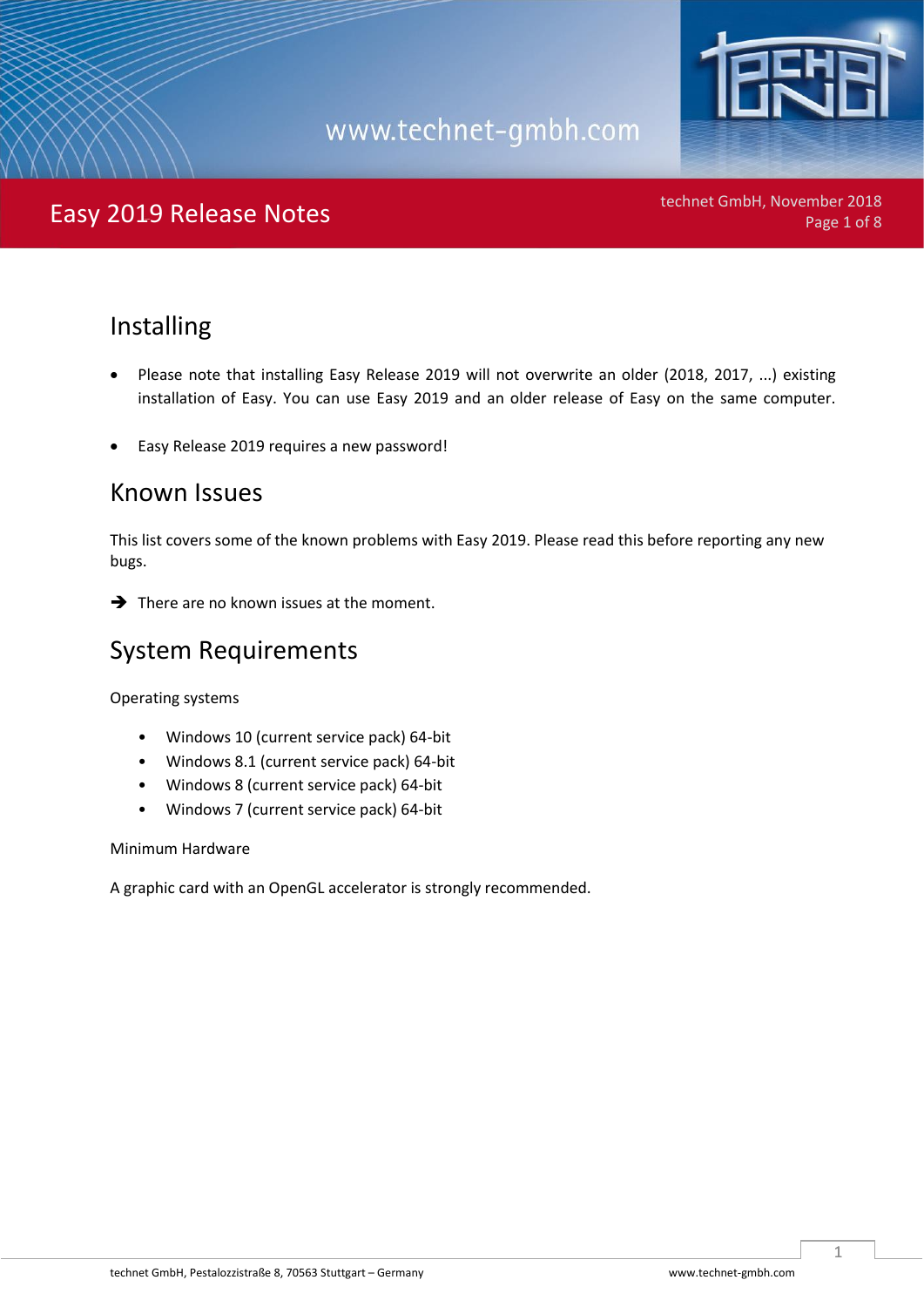

### Easy 2019 Release Notes **Page 2018** Easy 2019 Release Notes

technet GmbH, November 2018

### What's new in Easy Release 2019?

| <b>Easy Shell</b> |             |                                                                                                                                                                                                                                                                                                                                                                                                                                                                                                                                                         |
|-------------------|-------------|---------------------------------------------------------------------------------------------------------------------------------------------------------------------------------------------------------------------------------------------------------------------------------------------------------------------------------------------------------------------------------------------------------------------------------------------------------------------------------------------------------------------------------------------------------|
| <b>Module</b>     | <b>Type</b> | <b>Description</b>                                                                                                                                                                                                                                                                                                                                                                                                                                                                                                                                      |
| <b>Shell</b>      | Enhancement | The new help system uses Acrobat Reader for viewing. An installation<br>of Acrobat Reader DC is required to use the program help.                                                                                                                                                                                                                                                                                                                                                                                                                       |
| <b>Shell</b>      | Enhancement | Dialog "Parameters for AutoCut procedure" improved:<br>Button for setting default values.<br>$\bullet$<br>Axes in preview<br>$\bullet$<br>Panning in preview<br>Parameters and Preview also for the modes "Inner point" and<br>$\bullet$<br>"Radial centre outside"                                                                                                                                                                                                                                                                                     |
|                   | Enhancement | Batch Jobs: The new placeholder \$CURDIRNAME is replaced by the<br>name of the current project directory during execution.                                                                                                                                                                                                                                                                                                                                                                                                                              |
| <b>Shell</b>      | Enhancement | Cache speeds up the execution of calculation programs ("Use cache<br>for calculation programs"):<br><b>Configuration of User Interface</b><br>Standard/Advanced Classic/Modern Additional Configuration<br>GED: Open new files in existing window of GED instead of starting a new GED window<br>Text Editor for ASCII Files: notepad.exe<br>Browse<br>Write Log File<br>Single mouse click for file selection in start file box<br>Use cache for calculation programs<br>Number of Most Recent Used (MRU) Projects: 4<br>$Q_{\rm K}$<br>Cancel<br>Help |
| Shell             | Enhancement | Membrane Material Database: Move position of lines                                                                                                                                                                                                                                                                                                                                                                                                                                                                                                      |
| <b>Shell</b>      | Enhancement | AutoCut: Radial nets: The increment angle is calculated automatically<br>according to the number of strips                                                                                                                                                                                                                                                                                                                                                                                                                                              |
| <b>Shell</b>      | Enhancement | New Splash/About boxes                                                                                                                                                                                                                                                                                                                                                                                                                                                                                                                                  |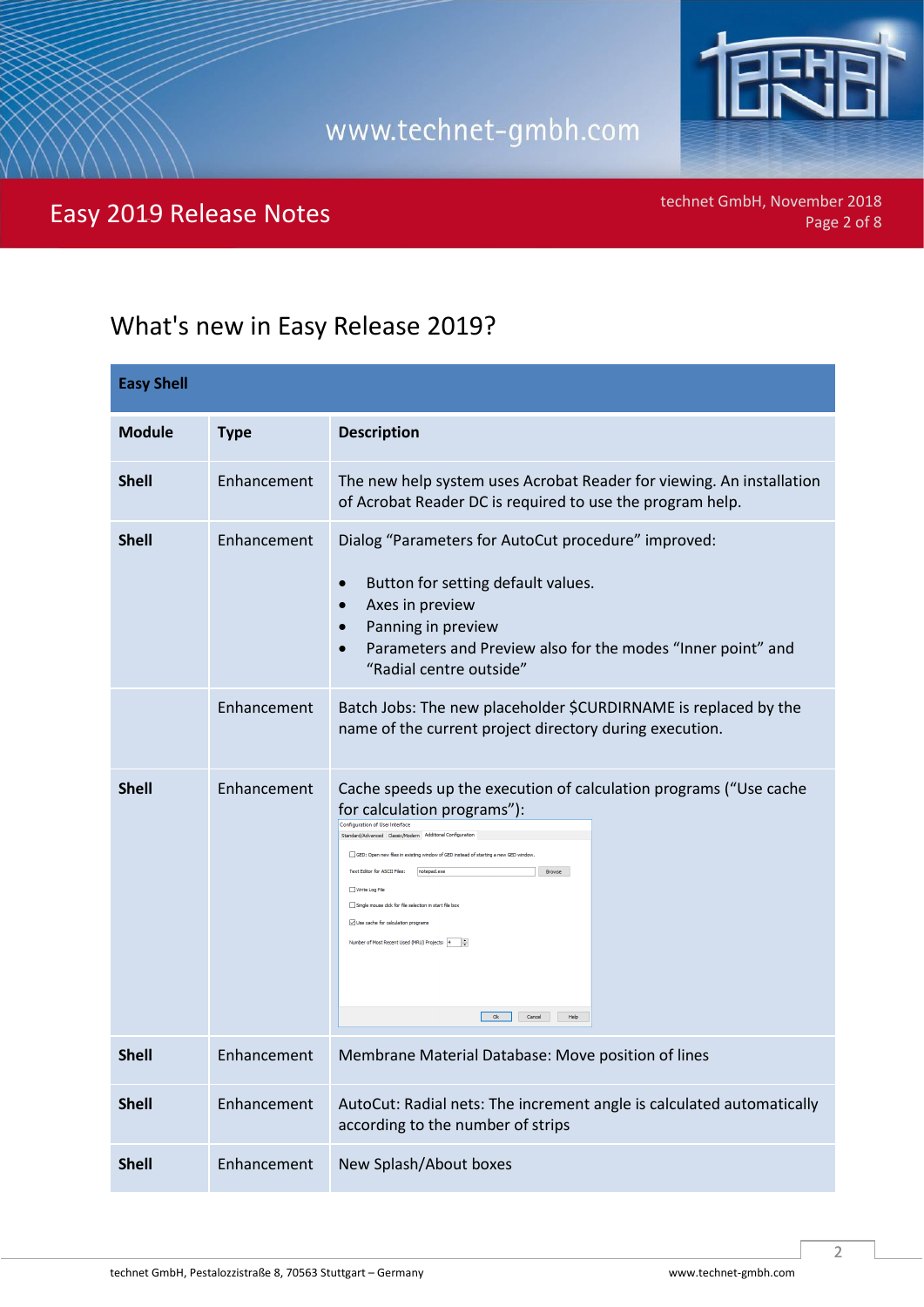

### Easy 2019 Release Notes

| <b>Graphical Editors</b> |             |                                                                                                                                                                                                                                                                                                                                                                                         |
|--------------------------|-------------|-----------------------------------------------------------------------------------------------------------------------------------------------------------------------------------------------------------------------------------------------------------------------------------------------------------------------------------------------------------------------------------------|
| <b>Module</b>            | <b>Type</b> | <b>Description</b>                                                                                                                                                                                                                                                                                                                                                                      |
| <b>FormEdit</b>          | Enhancement | The user now has the option to switch off the automatic recalculation<br>after a parameter change.<br>$\upmu$ $\times$<br>Edit options<br>Options<br>□ Construct<br>Snap to<br>$\boxed{\smash{\triangleleft}}$ Grid points<br><b>E</b> PreView<br>Automatic update<br>No PreView" after parameter change<br>□ Help<br>Help<br>PreView   Transform Edit opt   View op   Bounda   Strut a |
| <b>FormEdit</b>          | Enhancement | The mesh direction "1000" can now be set for multi selected<br>boundaries with "Pick points" in one step.<br>Definition of 1000-direction<br>Angle betw. 1000 and X 2 points<br>$\blacktriangleright$ Pick points<br>7 <del>.</del><br>1st Point<br>2nd Point<br>0.000000<br>[9]<br>X<br>Y<br>$\mathbf{z}$<br>Pick points for multi selected<br>boundaries                              |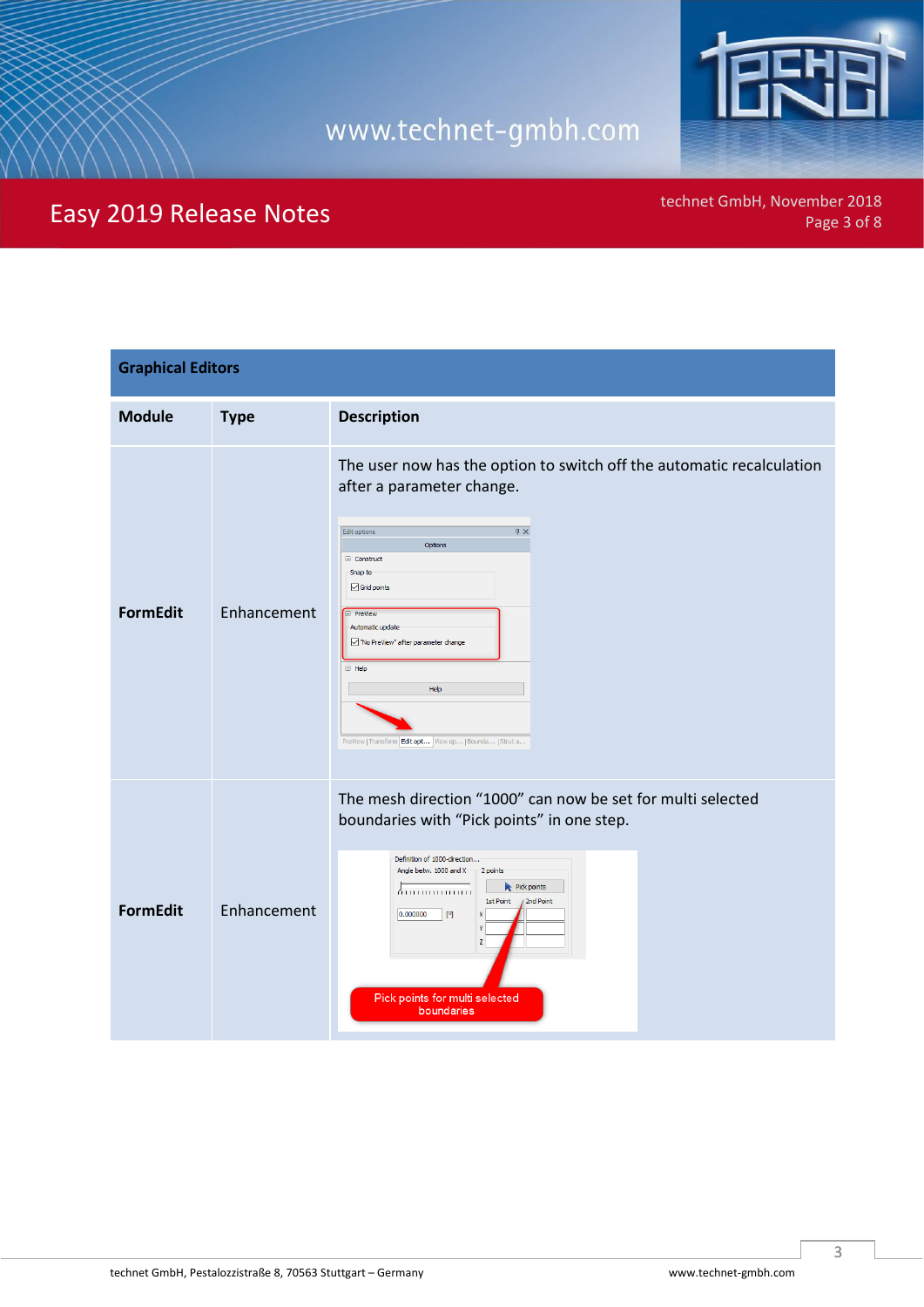

### Easy 2019 Release Notes **Page 1918** Control of the Company November 2018

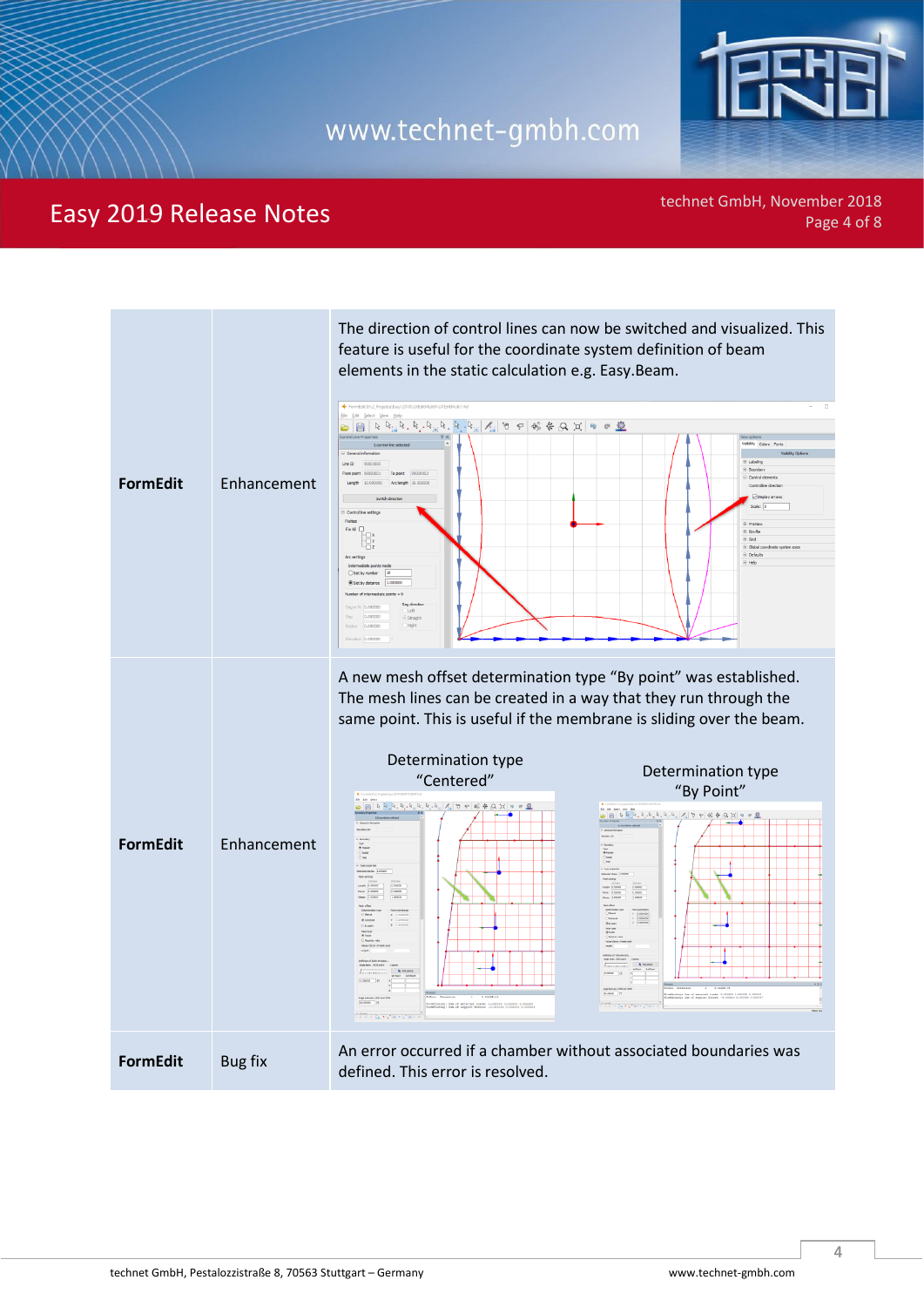

### Easy 2019 Release Notes

| <b>FormEdit</b> | Enhancement    | Check all and Check none for associated boundaries for chamber<br>creation.<br>Create new chambers from boundaries<br>Create chambers from boundaries<br>$\equiv$ Chambers<br>Add new chamber<br>Delete selected chambers<br>Associated Boundaries<br>oundary<br>Boundary 2<br>Boundary 3<br>Boundary<br>Check all<br>Check none |
|-----------------|----------------|----------------------------------------------------------------------------------------------------------------------------------------------------------------------------------------------------------------------------------------------------------------------------------------------------------------------------------|
| <b>GED</b>      | Enhancement    | Split links: T Elements are adjusted                                                                                                                                                                                                                                                                                             |
| <b>GED</b>      | Enhancement    | Points Context Menu: Create Vectors: Creates default vector for all<br>selected point                                                                                                                                                                                                                                            |
| <b>GED</b>      | Enhancement    | Weather: Sun and rain simulation                                                                                                                                                                                                                                                                                                 |
| <b>GED</b>      | Enhancement    | Parts: Speed up of moving triangles/polygons from one part to<br>another                                                                                                                                                                                                                                                         |
| <b>GED</b>      | <b>Bug fix</b> | Split links: Division by zero                                                                                                                                                                                                                                                                                                    |
| <b>GED</b>      | Enhancement    | CSV import/export: Consider links (Point number from/to)                                                                                                                                                                                                                                                                         |
| <b>GED</b>      | Enhancement    | Dwg export: Labeling of vector values                                                                                                                                                                                                                                                                                            |
| <b>GED</b>      | Enhancement    | Allow creation of duplicated link                                                                                                                                                                                                                                                                                                |
| <b>Strip</b>    | Enhancement    | Toolbar Button: Open background file                                                                                                                                                                                                                                                                                             |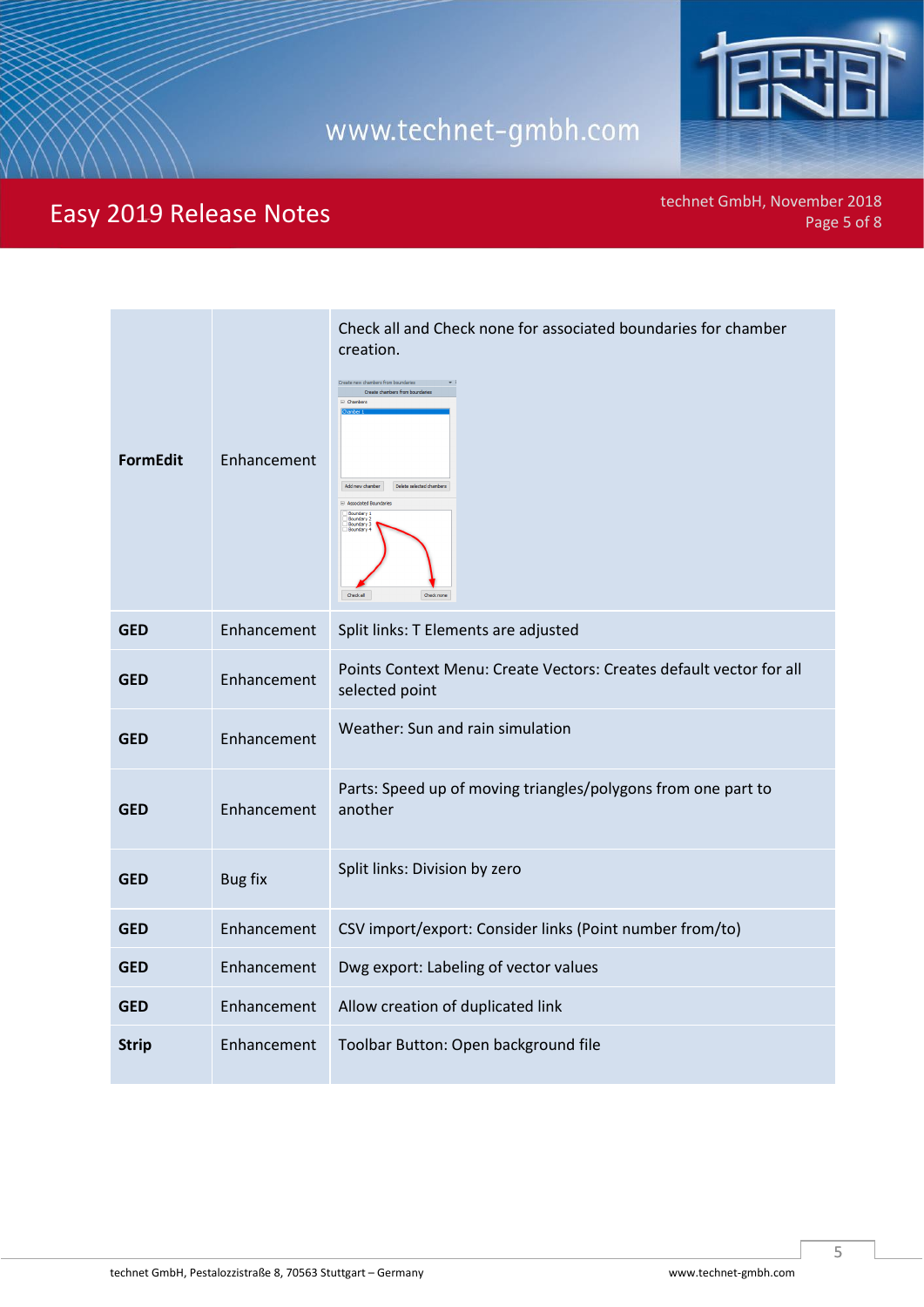

### Easy 2019 Release Notes

| Easy.Beam     |             |                                                                                                                                                                                                                                                                                                                                                                                                                                                                                                                                                                                                                                   |
|---------------|-------------|-----------------------------------------------------------------------------------------------------------------------------------------------------------------------------------------------------------------------------------------------------------------------------------------------------------------------------------------------------------------------------------------------------------------------------------------------------------------------------------------------------------------------------------------------------------------------------------------------------------------------------------|
| <b>Module</b> | <b>Type</b> | <b>Description</b>                                                                                                                                                                                                                                                                                                                                                                                                                                                                                                                                                                                                                |
| <b>Beam</b>   | Enhancement | Interface to SAP2000 <sup>®</sup> steel software:<br>SAP2000 <sup>®</sup> Interface<br>X<br>SAP2000<br>SAP2000v20<br>Release:<br>$\checkmark$<br>Model<br>Membrane Links<br>● Ignore Visibility<br>Other Axial Force Links<br>O Only Export Visible Objects<br>$\sqrt{}$ Beam Links<br>Export local Coord. Systems<br>Export to new Model<br><b>Import Materials/Sections</b><br>Result<br>O Only Current Load Case<br>Selected Load Cases:<br>Loadcase 1<br>$\land$<br>selfweight<br>$\Box$ snow<br>$\Box$ wind<br>$\checkmark$<br>windsuction<br><b>Export Analysis Result</b><br>Select all   X   Select none<br>Close<br>Help |
| <b>Beam</b>   | Enhancement | Split links: T Elements are adjusted                                                                                                                                                                                                                                                                                                                                                                                                                                                                                                                                                                                              |
| <b>Beam</b>   | Enhancement | Material and Cross Section Database: Move position of lines                                                                                                                                                                                                                                                                                                                                                                                                                                                                                                                                                                       |
| <b>Beam</b>   | Enhancement | New function "Adapt local coordinate system" recalculates local<br>coordinate system of links                                                                                                                                                                                                                                                                                                                                                                                                                                                                                                                                     |
| <b>Beam</b>   | Enhancement | Visualization of roll elements                                                                                                                                                                                                                                                                                                                                                                                                                                                                                                                                                                                                    |
| Beam          | Enhancement | Graphics accelerated                                                                                                                                                                                                                                                                                                                                                                                                                                                                                                                                                                                                              |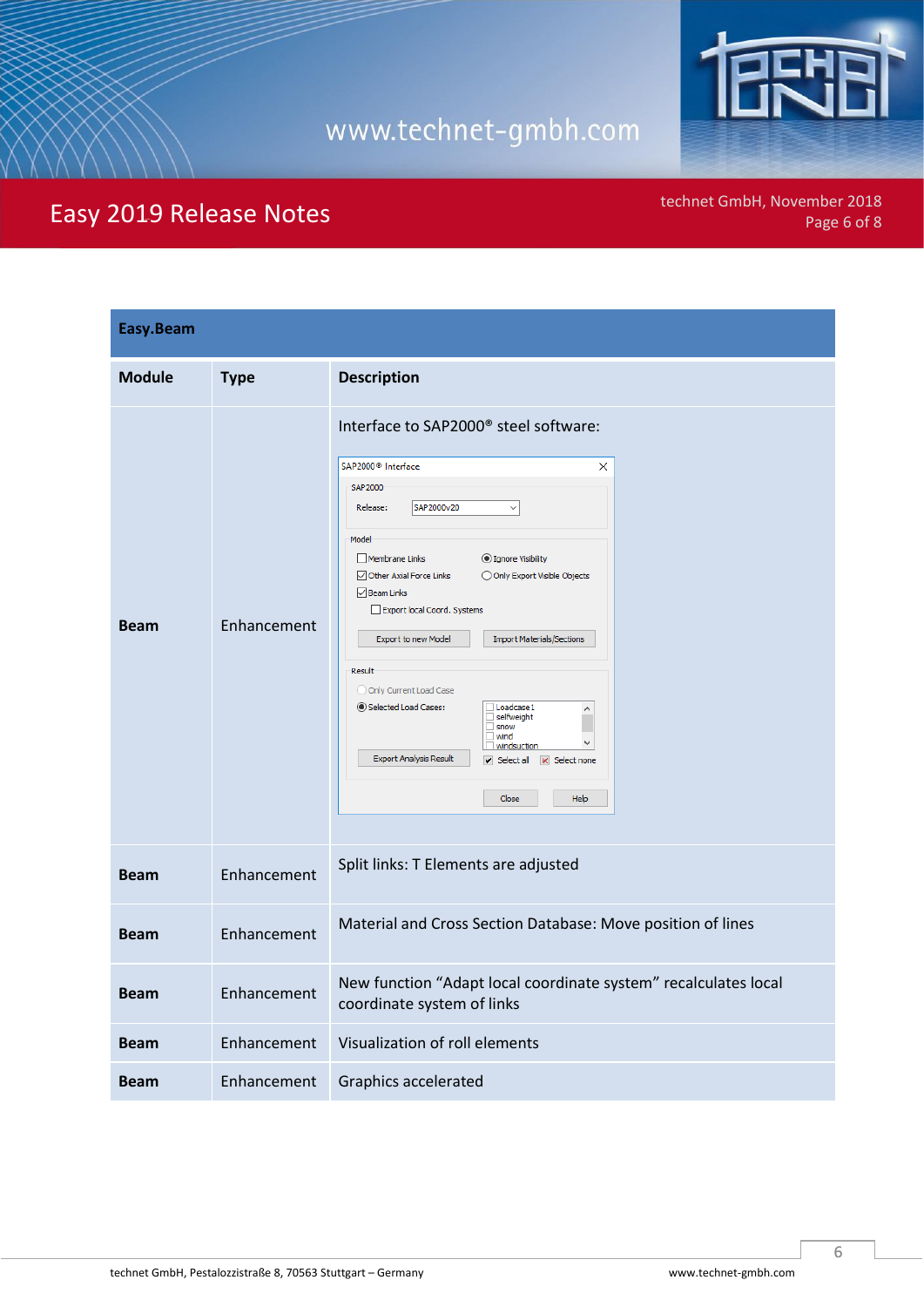

### Easy 2019 Release Notes

| <b>Tailor</b> |             |                                                                                                                                         |
|---------------|-------------|-----------------------------------------------------------------------------------------------------------------------------------------|
| <b>Module</b> | <b>Type</b> | <b>Description</b>                                                                                                                      |
| <b>Tailor</b> | Enhancement | Compensation: Distinction between Boundary, Boundary Upper,<br>Boundary                                                                 |
| <b>Tailor</b> | Enhancement | Additional Points/Links: Projection vector                                                                                              |
| <b>Tailor</b> | Enhancement | Cutting Patterns View: Creation of dimensioning improved                                                                                |
| <b>Tailor</b> | Enhancement | Cutting Patterns View: Saving of dimension lines                                                                                        |
| <b>Tailor</b> | Enhancement | Cutting Patterns Overview: Font size of pattern name                                                                                    |
| <b>Tailor</b> | Enhancement | Dxf-Export: Renumbering corner points: Choose starting point number                                                                     |
| <b>Tailor</b> | Enhancement | Dxf-Export: Translation offset for pattern name                                                                                         |
| <b>Tailor</b> | Bug fix     | Incorrect area in Cutting Patterns View                                                                                                 |
| <b>Tailor</b> | Bug fix     | Additional Points/Links: Batch-Job used wrong easy.ini                                                                                  |
| <b>Tailor</b> | Enhancement | Dxf-Export: Improved positioning of corner point numbers                                                                                |
| <b>Tailor</b> | Enhancement | Cutting Patterns View: New Toolbar button creates dimensional for<br>diagonals of rectangular patterns                                  |
| <b>Tailor</b> | Enhancement | Batch jobs: Error messages if EIN files do not exist.                                                                                   |
| <b>Tailor</b> | Enhancement | Dxf-Export: Export a square BLOCK instead of welding mark lines:<br><b>GRUEN</b><br>$\sqrt{}$ Welding Marks<br>☑ Block instead of lines |